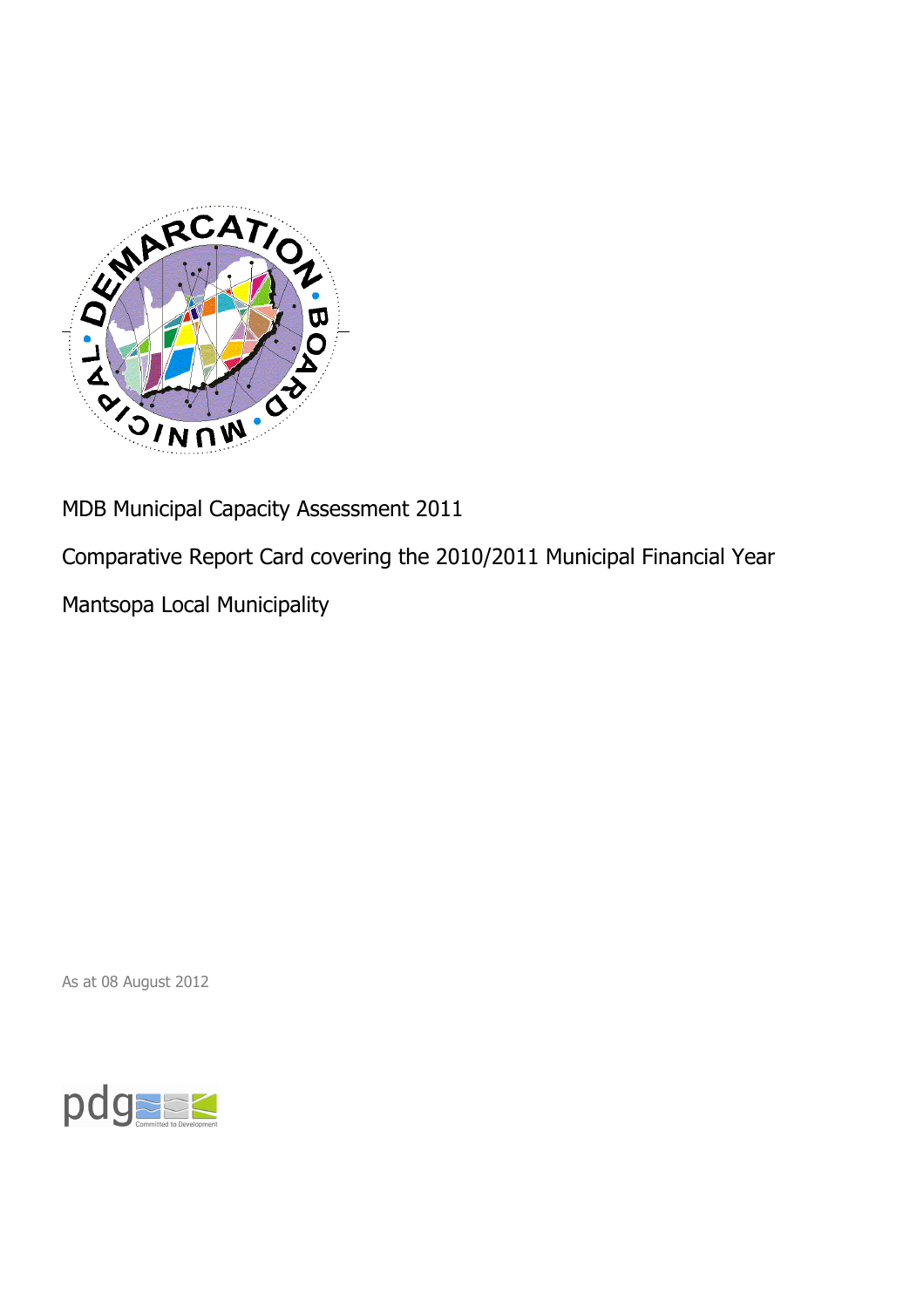## Section 1: General Information

| Name of Municipality:      | Mantsopa Local Municipality     |
|----------------------------|---------------------------------|
| MDB Code:                  | <b>FS196</b>                    |
| Name of Municipal Manager: | Constance Lineo Masefora Rampai |
| Address:                   | PO Box 64, LADYBRAND, 9745      |
| Telephone Number:          | $(051)$ 924 0654                |
| Email Address:             | selby@fscogta.gov.za            |
| Website Address:           | www.mantsopa.net                |

# **Introduction**

The MDB's Municipal Capacity Assessments 2011 aims to collect and analyse capacity information from all municipalities in the country. A key output of the assessments is the development and distribution of a Comparative Report Card to each municipality. This document represents Mantsopa Local Municipality's Comparative Report Card and provides useful analytical comparisons of capacity between Mantsopa Local Municipality and the average across all municipalities in the same municipal category.

For the purposes of Capacity Assessments, municipalities are divided into the following 7 categories which are essentially sub-categories of the A, B and C categories identified in the constitution:

- A: Metros (8 municipalities)
- B1: Secondary cities: the local municipalities with the largest budgets (19 municipalities)
- B2: Local municipalities with a large town as core (27 municipalities)
- B3: Local municipalities with small towns, with relatively small population and significant proportion of urban population but with no large town as core (110 municipalities)
- B4: Local municipalities which are mainly rural with communal tenure and with, at most, one or two small towns in their area (70 municipalities)
- C1: District municipalities which are not water services authorities (23 municipalities)
- C2: District municipalities which are water services authorities (21 municipalities)

It should be noted that the categorisations have been widely used by DCoG and National Treasury for analytical purposes. These categorisations primarily serve to illustrate the structure of local government and assess the impact of policy decisions.

Using this methodology, Mantsopa is categorised as a Category B3 municipality. The average for this report card is calculated based on the data received from a total of 110 municipalities in this municipal category this year.

### Reporting period and data sources

This Report Card covers the 2010/2011 Municipal Financial Year and largely relies on data from the following sources:

| Source                                                               | Year    | Custodian                   | Specific data used in this assessment                                     |
|----------------------------------------------------------------------|---------|-----------------------------|---------------------------------------------------------------------------|
| Completed MDB Municipal Capacity Assessment<br><b>Ouestionnaires</b> | 2010/11 | Municipalities directly     | All                                                                       |
| Local Government Budget and Expenditure<br>Database                  | 2010/11 | <b>National Treasury</b>    | Operating budget and expenditure<br>data (pre-audited as at 30 June 2012) |
| Blue Drop and Green Reports for Water Services<br>Authorities        | 2010/11 | Department of Water Affairs | Blue Drop and Green Scores                                                |
| <b>Community Survey</b>                                              | 2007    | Statistics South Africa     | Household and population figures<br>(contextual data)                     |

Much of the data reflected in this report is drawn from the municipality's own completed Capacity Assessments questionnaire. Should any data reported here appear to be incorrect please inform us by sending an email to [capacity@pdg.co.za](mailto:capacity@pdg.co.za). In your email specify the municipality's details, relevant question numbers in the questionnaire and the corrections to be made.

## Section 2: Contextual Information

|                        | Mantsopa      | Average for Category B3 |
|------------------------|---------------|-------------------------|
| Operating Expenditure: | R 173 433 000 | R 137 758 817           |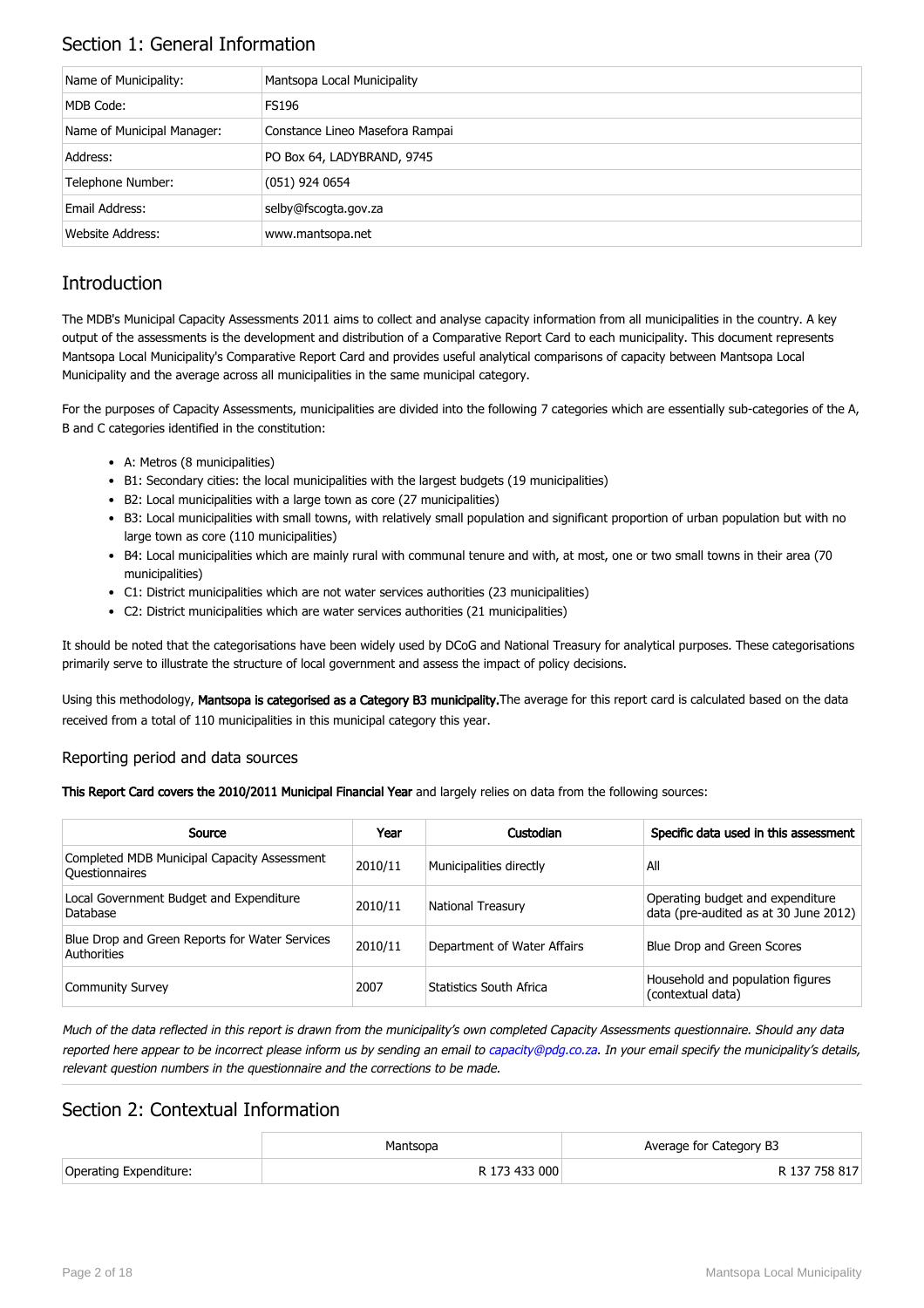# Section 3: Municipal Staffing

## Section 3.1: Staff Employment

|                         | Mantsopa      |         | Average for<br>Category B3 | $100 \%$ -<br>$80% -$ | 12% | 13.% |  |
|-------------------------|---------------|---------|----------------------------|-----------------------|-----|------|--|
|                         | <b>Number</b> | Percent | Percent                    |                       |     | 21%  |  |
| Posts vacant - Unfunded | 0             | $0.0\%$ | 12.9%                      | $60% -$               |     |      |  |
| Posts vacant - Funded   | 40            | 11.8%   | 21.1%                      | 40 % -                | 88% | 66%  |  |
| Posts filled            | 298           | 88.2%   | 66.0%                      | $20% -$               |     |      |  |
| <b>TOTAL</b>            | 338           | 100.0%  | 100.0%                     | $0 \% -$              |     |      |  |

|        |                           | Mantsopa |               | Average for Category B3 |     |  |
|--------|---------------------------|----------|---------------|-------------------------|-----|--|
| $0\%$  |                           |          |               |                         |     |  |
| $20\%$ |                           |          | -----------   |                         |     |  |
| ю%     | <br>--------------------- | 88%      | ------------  |                         | 66% |  |
| 50%    |                           |          |               |                         |     |  |
| סי שנ  |                           |          | ------------- |                         | 21% |  |

|                                                                  | Mantsopa | Average for Category B3 |
|------------------------------------------------------------------|----------|-------------------------|
| Total number of staff employed                                   | 298      | 269                     |
| Ratio of staff employed relative to total number of posts filled | 100.0%   | 91.5%                   |

|                                                           | Mantsopa | Average for Category B3 |
|-----------------------------------------------------------|----------|-------------------------|
| Total number of posts in organogram                       | 338      | 353                     |
| Funded vacancies as percent of all posts in organogram    | 11.8%    | 1 754.4%                |
| Funded vacancies as percent of filled posts in organogram | 13.4%    | 28.0%                   |

### Section 3.2: Staff Exits

|                                                           | Mantsopa | Average for Category B3 |
|-----------------------------------------------------------|----------|-------------------------|
| Total number of staff that left during the Financial Year | 16       | . 654                   |
| Percent of staff that left during the Financial Year      | 5.4%     | 6.8%                    |

|                        |        | Mantsopa |         |  |
|------------------------|--------|----------|---------|--|
|                        | Number | Percent  | Percent |  |
| <b>Dismissals</b>      | 0      | $0.0\%$  | 10.8%   |  |
| Resignations           | 6      | 37.5%    | 23.9%   |  |
| Retirement             | 4      | 25.0%    | 23.3%   |  |
| End of Contract Period |        | 6.3%     | 11.6%   |  |
| Other                  | 5      | 31.3%    | 30.4%   |  |
| TOTAL                  | 16     | 100.0%   | 100.0%  |  |



### Section 3.3: Section 57 Staffing

|                                                                                    | Mantsopa | Average for Category B3 |
|------------------------------------------------------------------------------------|----------|-------------------------|
| Percent of Section 57 posts filled                                                 | 25.0%    | 74.0%                   |
| Percent of Section 57 posts vacant for more than three months<br>during MFY        | 100.0%   | 27.8%                   |
| Percent of Section 57 Managers that have signed performance<br>agreements in place | 400.0%   | 109.6%                  |
| Percent of Section 57 Managers that have signed employment<br>contracts in place   | 400.0%   | 103.9%                  |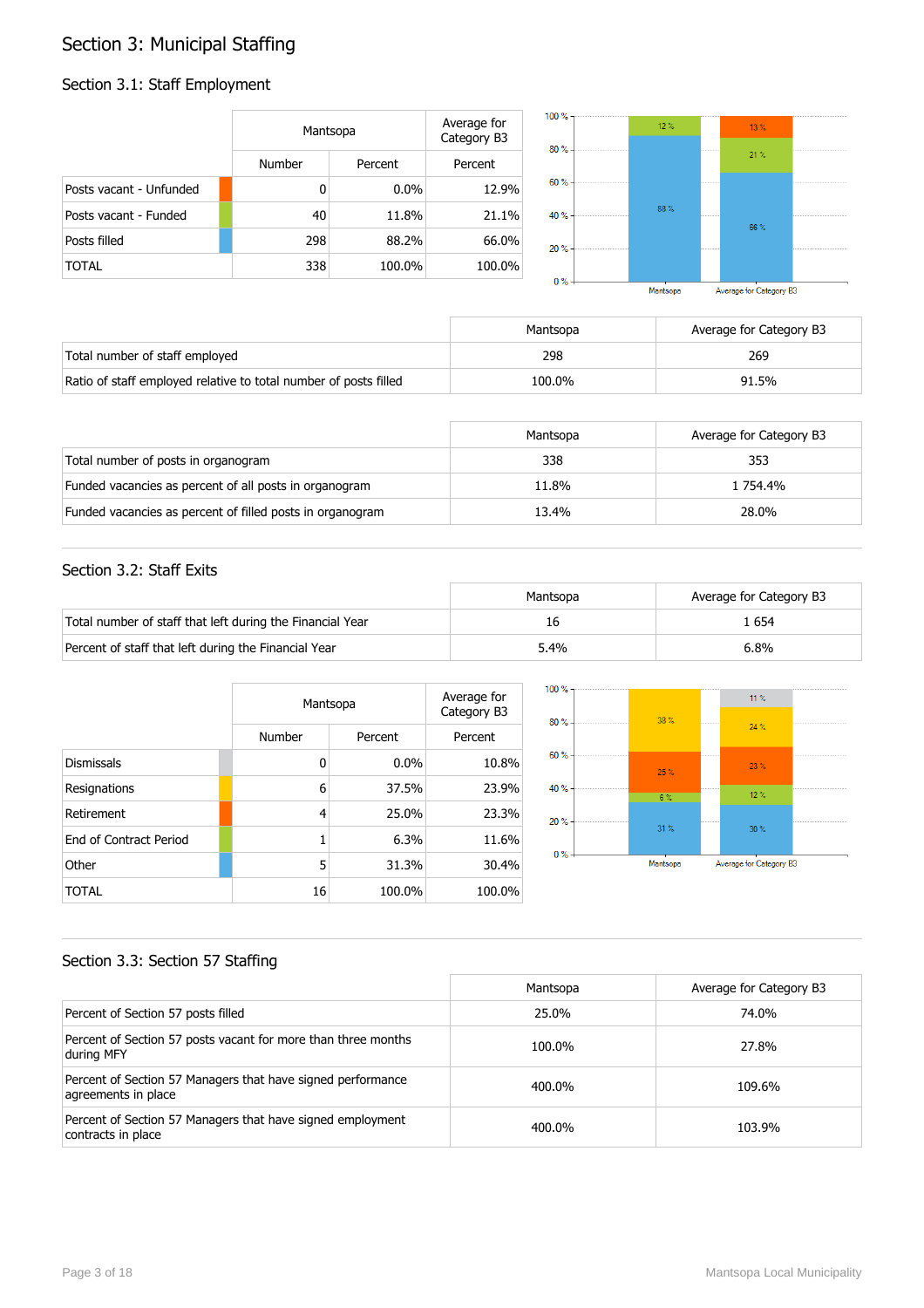### Section 3.4: Section 57 Exits

|                                                                      | Mantsopa | Average for Category B3 |
|----------------------------------------------------------------------|----------|-------------------------|
| Total number of Section 57 staff that left during the Financial Year |          | 101                     |
| Percent of Section 57 Managers that left during the Financial Year   | 25.0%    | 22.3%                   |

#### Section 57 Managers that left due to:

|                        |        | Mantsopa |         |  |
|------------------------|--------|----------|---------|--|
|                        | Number | Percent  | Percent |  |
| <b>Dismissals</b>      | 0      | $0.0\%$  | 17.8%   |  |
| Resignations           | 1      | 100.0%   | 37.6%   |  |
| Retirement             | 0      | $0.0\%$  | 8.9%    |  |
| End of Contract Period | 0      | $0.0\%$  | 20.8%   |  |
| Other                  | 0      | $0.0\%$  | 14.9%   |  |
| <b>TOTAL</b>           | 1      | 100.0%   | 100.0%  |  |



### Section 3.5: Staffing Skills Profile

|                                                                                        | Mantsopa | Average for Category B3 |
|----------------------------------------------------------------------------------------|----------|-------------------------|
| Professional staff as percent of total staff *                                         | 2.0%     | 4.2%                    |
| Number of staff: Registered Professional Engineers                                     | 0        | 42                      |
| Number of staff: Technologists                                                         |          | 29                      |
| Number of staff: Technicians                                                           |          | 282                     |
| Number of staff: Registered Planners                                                   | 0        | 48                      |
| Number of staff: Chartered Accountants                                                 | 0        | 9                       |
| Number of staff: Registered with the Institute of Municipal Finance<br><b>Officers</b> | $\Omega$ | 105                     |
| Number of staff: Professional staff                                                    | 6        | 1 0 0 9                 |
| Number of Registered engineers per 10 000 population                                   | 0.0000   | 0.0683                  |
| Number of Technologists per 10 000 population                                          | 0.1694   | 0.0471                  |
| Number of Technicians per 10 000 population                                            | 0.1694   | 0.4584                  |
| Number of Registered planners per 10 000 population                                    | 0.0000   | 0.0780                  |

\* Defined here as having at least an undergraduate degree from a University or a Technical University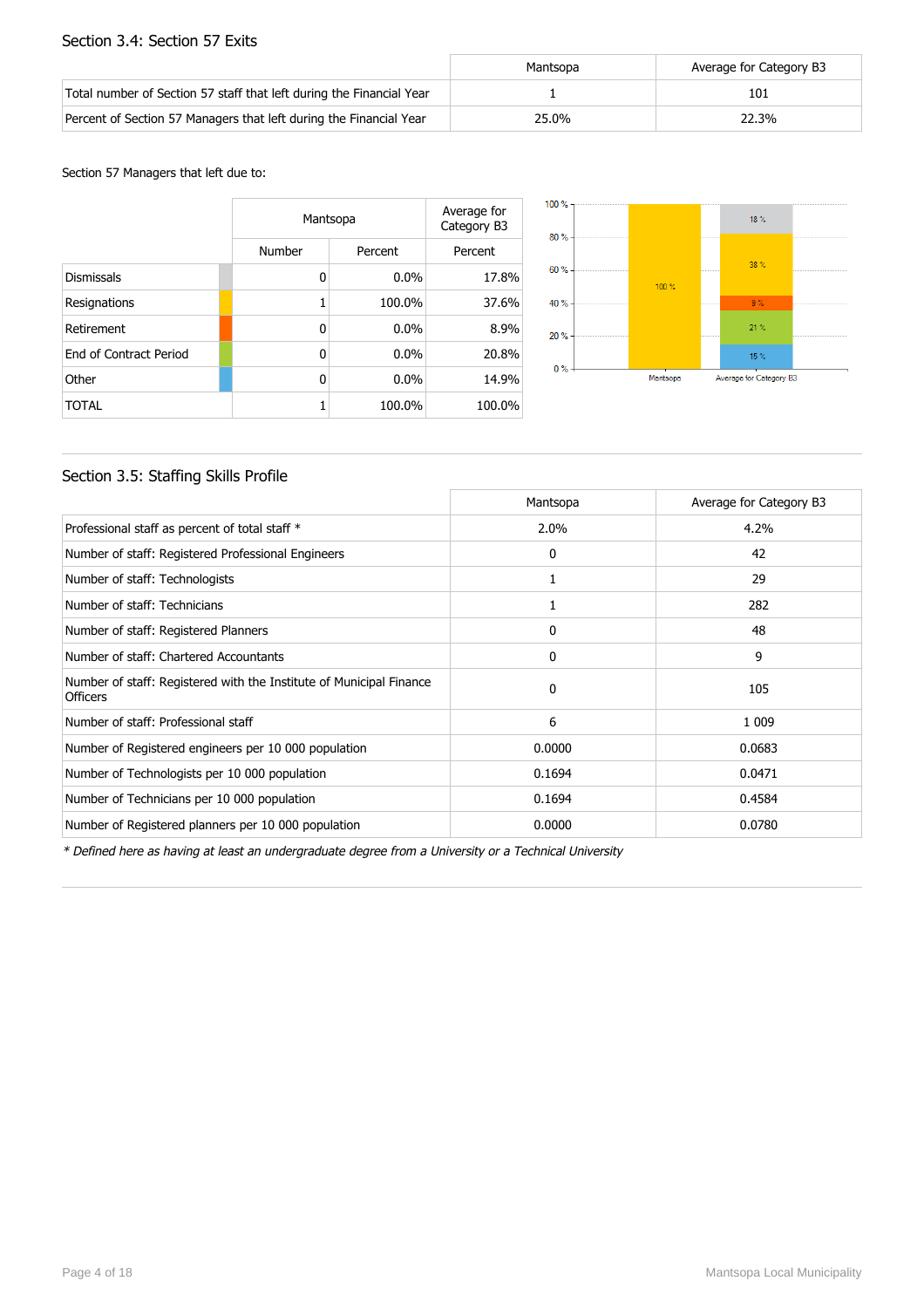# Section 4: Distribution by Function

|                                  | <b>Function Performed</b> | Percent of Staff | Average for<br>Category B3 | Percent of Operating<br>Expenditure | Average for<br>Category B3 |
|----------------------------------|---------------------------|------------------|----------------------------|-------------------------------------|----------------------------|
| Governance and Administration    | Yes                       | 3.3%             | 29.3%                      | 31.3%                               | 36.3%                      |
| <b>Water Services</b>            | Yes                       | 12.5%            | 14.1%                      | 30.5%                               | 13.4%                      |
| Electricity and Gas Reticulation | Yes                       | 5.9%             | 5.3%                       | 15.0%                               | 25.9%                      |
| Municipal Transport              | Yes                       | 0.0%             | 0.3%                       | 0.0%                                | 1.1%                       |
| Waste Management                 | Yes                       | 19.7%            | 14.6%                      | 9.1%                                | 4.7%                       |
| Roads and Stormwater Systems     | Yes                       | 31.6%            | 11.2%                      | 4.5%                                | 5.6%                       |
| Community and Social Services    | Yes                       | 10.5%            | 11.5%                      | 5.0%                                | 4.9%                       |
| Planning and Development         | Yes                       | 3.9%             | 1.5%                       | 0.0%                                | 0.5%                       |
| <b>Emergency Services</b>        | Yes                       | 1.3%             | 2.5%                       | 0.8%                                | 0.8%                       |
| Municipal Health                 | Yes                       | 1.3%             | 0.8%                       | 1.0%                                | 0.1%                       |
| Primary Health Care              | No                        | N/A              | 0.5%                       | 0.0%                                | 0.4%                       |
| Environmental Management         | No                        | N/A              | 0.9%                       | 0.0%                                | 0.3%                       |
| Economic Development             | Yes                       | 2.0%             | 1.8%                       | 1.6%                                | 2.4%                       |
| Housing                          | Yes                       | 3.9%             | 1.2%                       | 0.7%                                | 1.5%                       |
| Traffic and Policing             | Yes                       | 3.9%             | 4.6%                       | 0.5%                                | 2.0%                       |
|                                  |                           | 100 %            | 100 %                      | 100 %                               | 100 %                      |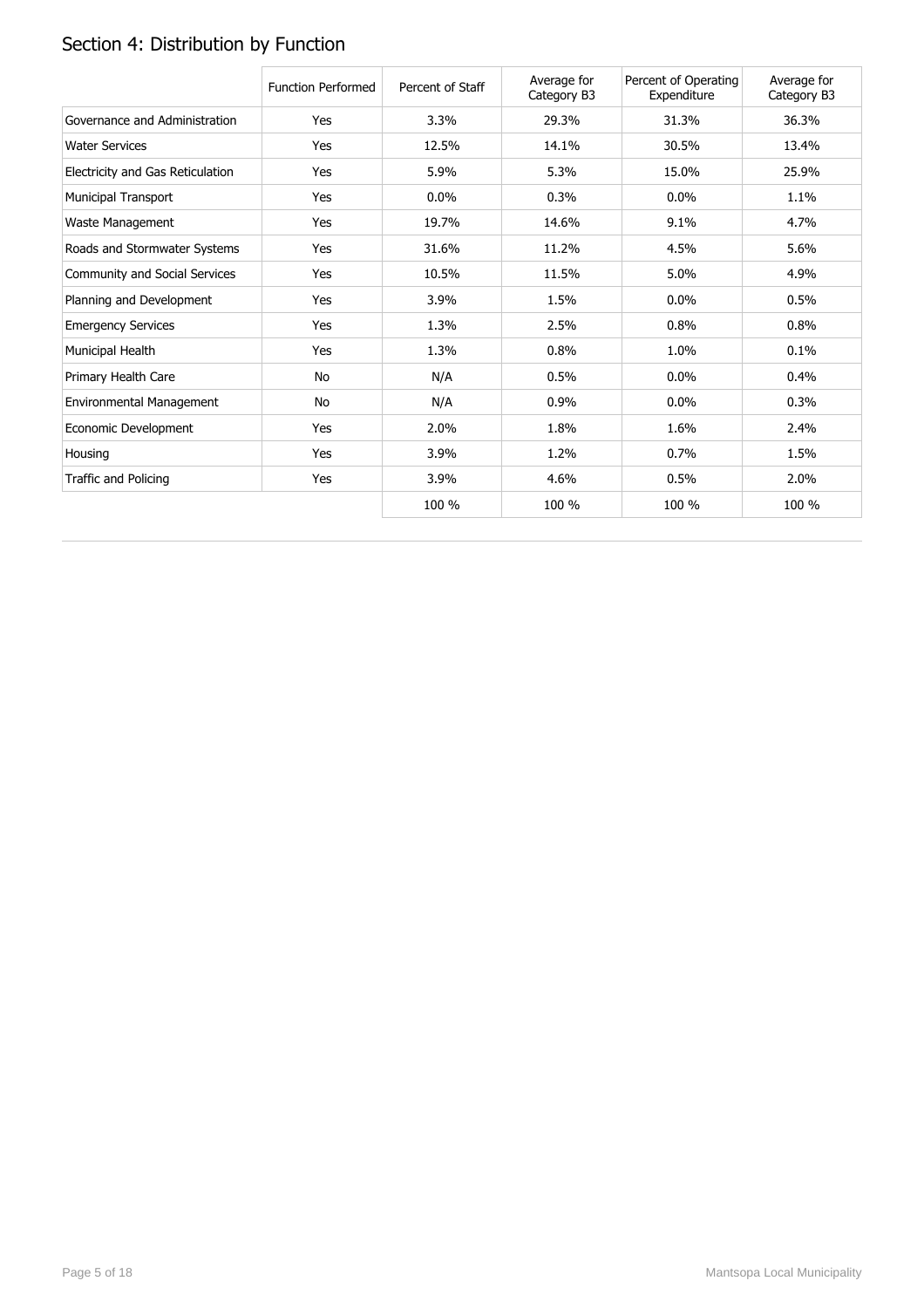# Section 5: Governance and Administration

| Municipality performs this function: |
|--------------------------------------|
|--------------------------------------|

### Resources

|                                             | Mantsopa    | Average for Category B3 |
|---------------------------------------------|-------------|-------------------------|
| Staff per 10,000 population                 | 0.8471      | 10.7189                 |
| Operating Expenditure per 10,000 population | R 9 199 702 | R 4 881 152             |

## Staffing Skills Profile

|                                                                                        | Mantsopa | Average for Category B3 |
|----------------------------------------------------------------------------------------|----------|-------------------------|
| Percent of staff that are professional (i.e. have at least an<br>undergraduate degree) | 20.0%    | 15.4%                   |
| Percent of posts vacant                                                                | 20.0%    | 21.8%                   |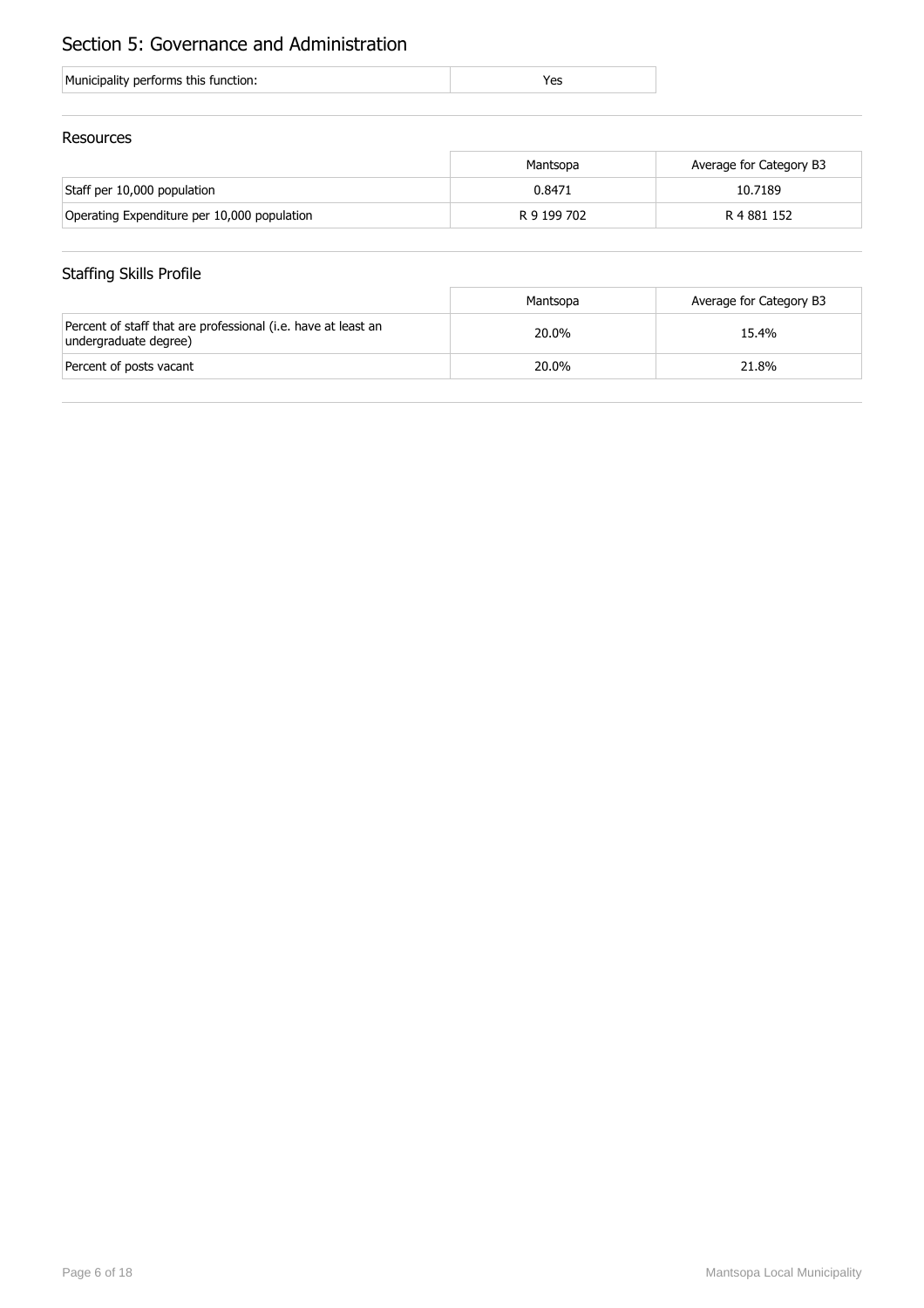# Section 6: Water Services

| Municipality performs this function:      | Yes |
|-------------------------------------------|-----|
| Municipality is water services authority: | Yes |
| Municipality is water services provider:  | Yes |

### Resources

|                                             | Mantsopa    | Average for Category B3 |
|---------------------------------------------|-------------|-------------------------|
| Staff per 10,000 population                 | 3.2188      | 5.1725                  |
| Operating Expenditure per 10,000 population | R 8 965 406 | R 1 800 776             |

# Staffing Skills Profile

|                                                                                        | Mantsopa     | Average for Category B3 |
|----------------------------------------------------------------------------------------|--------------|-------------------------|
| Percent of staff that are professional (i.e. have at least an<br>undergraduate degree) | $0.0\%$      | 4.3%                    |
| Percent of posts vacant                                                                | 40.6%        | 21.9%                   |
| Number of Registered Professional Engineers                                            | $\mathbf{0}$ |                         |
| Number of Technologists                                                                |              |                         |
| Number of Technicians                                                                  | $\mathbf{0}$ |                         |
| Number of Registered Professional Engineers per 10,000 population                      | 0.00         | 0.09                    |
| Number of Technologists per 10,000 population                                          | 0.17         | 0.09                    |
| Number of Technicians per 10,000 population                                            | 0.00         | 0.14                    |

|                                                                                          | Mantsopa | Average for Category B3 |
|------------------------------------------------------------------------------------------|----------|-------------------------|
| Was the WSDP adopted by Council as at 30 June 2011                                       | Yes      |                         |
| Percent of population with at least basic access to water                                | 100.0%   | 30.1%                   |
| Percent of population with at least basic access to sanitation                           | 100.0%   | 29.5%                   |
| Percent of population provided with water connection for first time in<br>2010/2011      | 100.0%   | $2.2\%$                 |
| Percent of population provided with sanitation connection for first<br>time in 2010/2011 | 100.0%   | $2.4\%$                 |
| Non-revenue water                                                                        | Error    | $-52.2%$                |
| Real losses                                                                              | Error    | 31.4%                   |
| <b>Blue Drop Score</b>                                                                   | 38.5%    | 49.4%                   |
| Green Drop Score                                                                         | 20.4%    | 32.1%                   |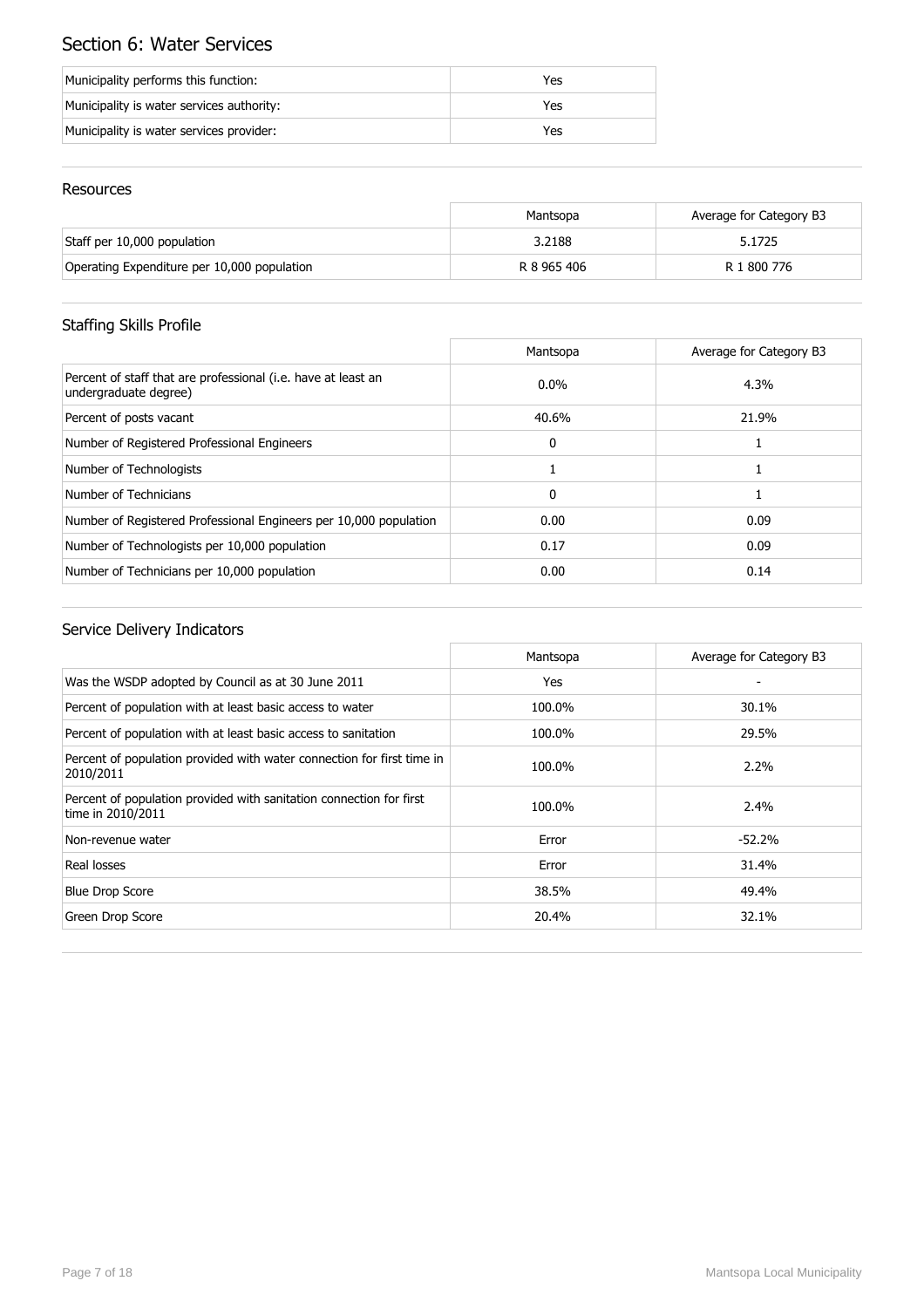# Section 7: Electricity and Gas Reticulation

#### Municipality performs this function:

| Electricity     | 'es |
|-----------------|-----|
| Street lighting | res |

### Resources

|                                             | Mantsopa    | Average for Category B3 |
|---------------------------------------------|-------------|-------------------------|
| Staff per 10,000 population                 | 1.5247      | 1.9458                  |
| Operating Expenditure per 10,000 population | R 4 399 099 | R 3 484 933             |

## Staffing Skills Profile

|                                                                                        | Mantsopa     | Average for Category B3 |
|----------------------------------------------------------------------------------------|--------------|-------------------------|
| Percent of staff that are professional (i.e. have at least an<br>undergraduate degree) | $0.0\%$      | 5.7%                    |
| Percent of posts vacant                                                                | $0.0\%$      | 20.6%                   |
| Number of Registered Professional Engineers                                            | 0            | 0                       |
| Number of Technologists                                                                | 0            | 0                       |
| Number of Technicians                                                                  | $\mathbf{0}$ |                         |
| Number of Registered Professional Engineers per 10,000 population                      | 0.00         | 0.03                    |
| Number of Technologists per 10,000 population                                          | 0.00         | 0.03                    |
| Number of Technicians per 10,000 population                                            | 0.00         | 0.23                    |

|                                                                             | Mantsopa | Average for Category B3 |
|-----------------------------------------------------------------------------|----------|-------------------------|
| Percent of population that has access to electricity                        | 100.0%   | 48.7%                   |
| Total number of new electricity connection points delivered in<br>2010/2011 |          | 681                     |
| Metering efficiency for electricity                                         | Error    | 79.0%                   |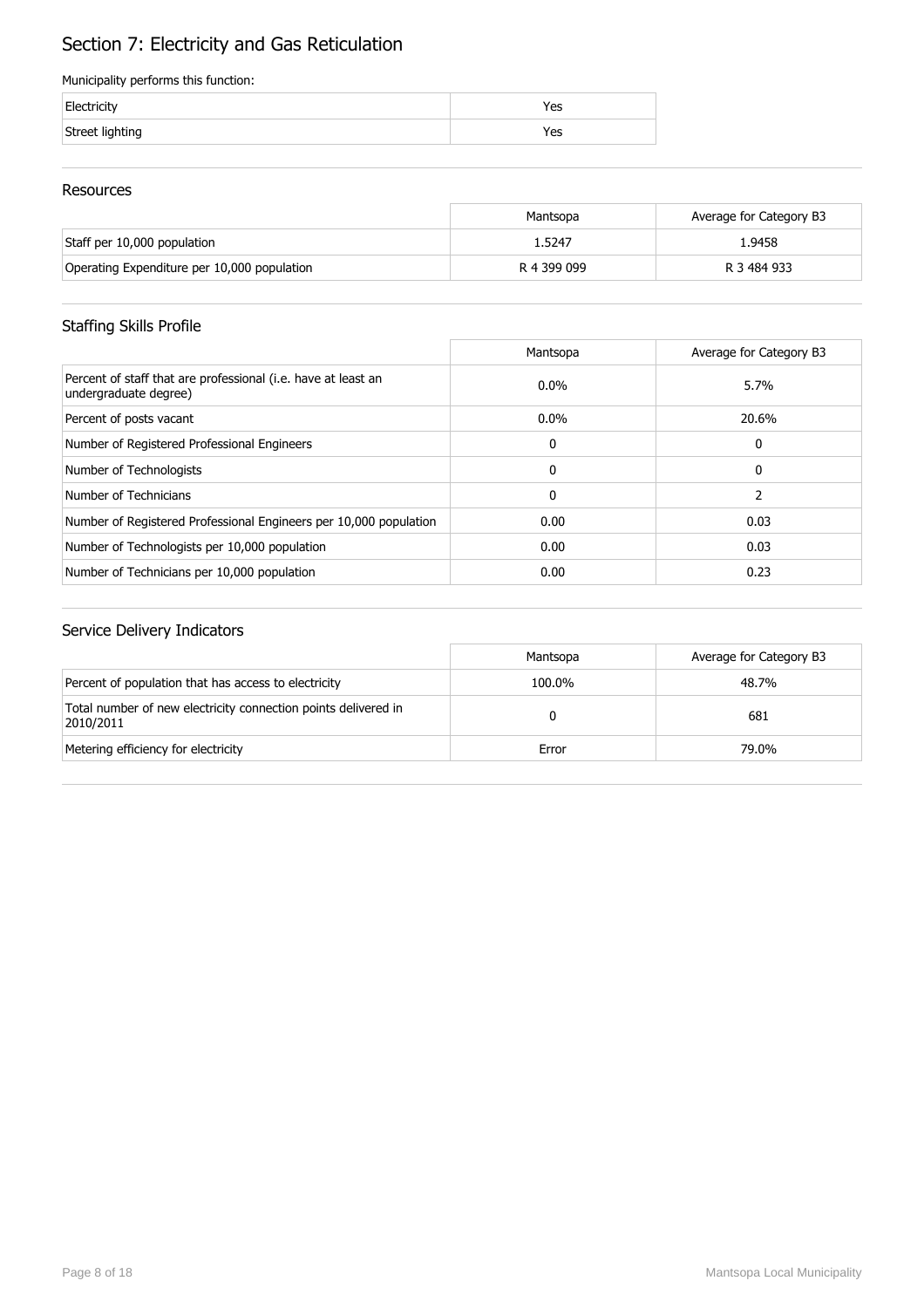# Section 8: Municipal Transport

#### Municipality performs this function:

| Municipal public transport     | Yes |
|--------------------------------|-----|
| Municipal airports             | No  |
| Pontoons, ferries and harbours | No  |

### Resources

|                                             | Mantsopa | Average for Category B3 |
|---------------------------------------------|----------|-------------------------|
| Staff per 10,000 population                 | 0.0000   | 0.1008                  |
| Operating Expenditure per 10,000 population | R C      | R 149 652               |

# Staffing Skills Profile

|                                                                                        | Mantsopa | Average for Category B3 |
|----------------------------------------------------------------------------------------|----------|-------------------------|
| Percent of staff that are professional (i.e. have at least an<br>undergraduate degree) | Error    | 12.9%                   |
| Is this municipality the transport authority?                                          | Yes      |                         |
| Percent of posts vacant                                                                | 7.7%     | 16.3%                   |
| Number of Registered Professional Engineers                                            | 0        | 0                       |
| Number of Technologists                                                                | 0        | 0                       |
| Number of Technicians                                                                  | 0        |                         |
| Number of Registered Planners                                                          | 0        | 0                       |
| Number of Registered Professional Engineers per 10,000 population                      | 0.00     | 0.01                    |
| Number of Technologists per 10,000 population                                          | 0.00     | 0.00                    |
| Number of Technicians per 10,000 population                                            | 0.00     | 0.02                    |
| Number of Registered Planners per 10,000 population                                    | 0.00     | 0.00                    |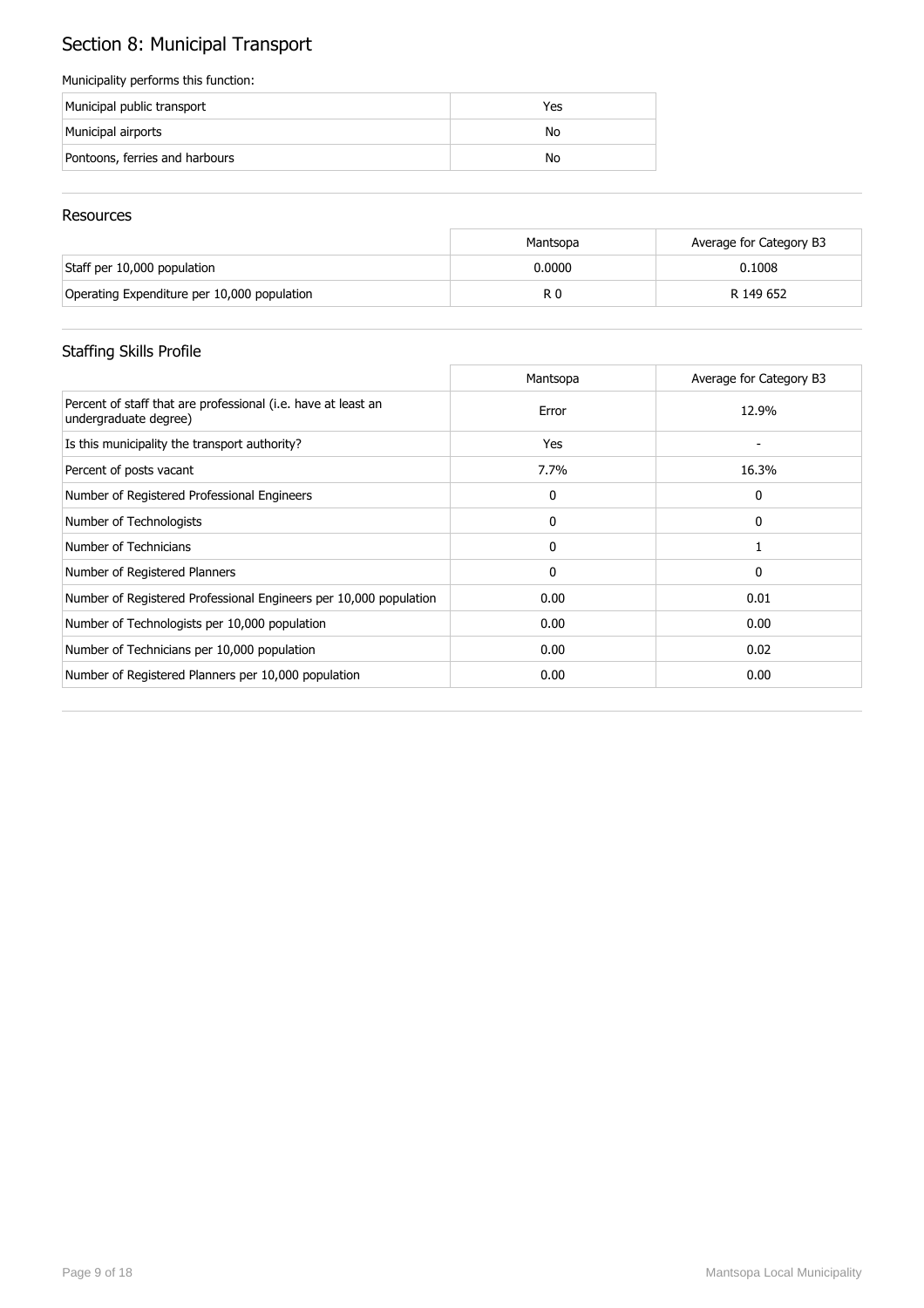# Section 9: Waste Management

#### Municipality performs this function:

| Refuse removal                    | Yes |
|-----------------------------------|-----|
| Refuse dumps/solid waste disposal | Yes |
| Cleansing                         | Yes |

### Resources

|                                                        | Mantsopa    | Average for Category B3 |
|--------------------------------------------------------|-------------|-------------------------|
| Staff per 10,000 population                            | 5.0823      | 5.3465                  |
| Operating Expenditure per 10,000 population            | R 2 682 456 | R 629 574               |
| By-laws in place                                       | <b>No</b>   |                         |
| By-laws enforced - urban (yes/no)                      | No data     | -                       |
| By-laws enforced $-$ rural (yes/no)                    | No data     |                         |
| Self-assessment of how well by-laws are being enforced | No data     |                         |

### Staffing Skills Profile

|                                                                                        | Mantsopa     | Average for Category B3 |
|----------------------------------------------------------------------------------------|--------------|-------------------------|
| Percent of staff that are professional (i.e. have at least an<br>undergraduate degree) | $0.0\%$      | 1.8%                    |
| Percent of posts vacant                                                                | 3.2%         | 18.7%                   |
| Number of Registered Professional Engineers                                            | 0            | 0                       |
| Number of Technologists                                                                | $\Omega$     | 0                       |
| Number of Technicians                                                                  | $\mathbf{0}$ | 0                       |
| Number of Registered Professional Engineers per 10,000 population                      | 0.00         | 0.04                    |
| Number of Technologists per 10,000 population                                          | 0.00         | 0.01                    |
| Number of Technicians per 10,000 population                                            | 0.00         | 0.04                    |

|                                                                                                        | Mantsopa | Average for Category B3 |
|--------------------------------------------------------------------------------------------------------|----------|-------------------------|
| Does the municipality have an approved Integrated Waste<br>Management Plan (IWMP)                      | No       |                         |
| Percent of of population eligible for weekly kerbside collection that<br>receive this level of service | 100.0%   | 91.5%                   |
| Percent of municipal-owned landfill sites that are registered<br>according to ECA and Waste Act        | 40.0%    | 34.9%                   |
| Percent of waste recycled                                                                              | $0.0\%$  | 14.9%                   |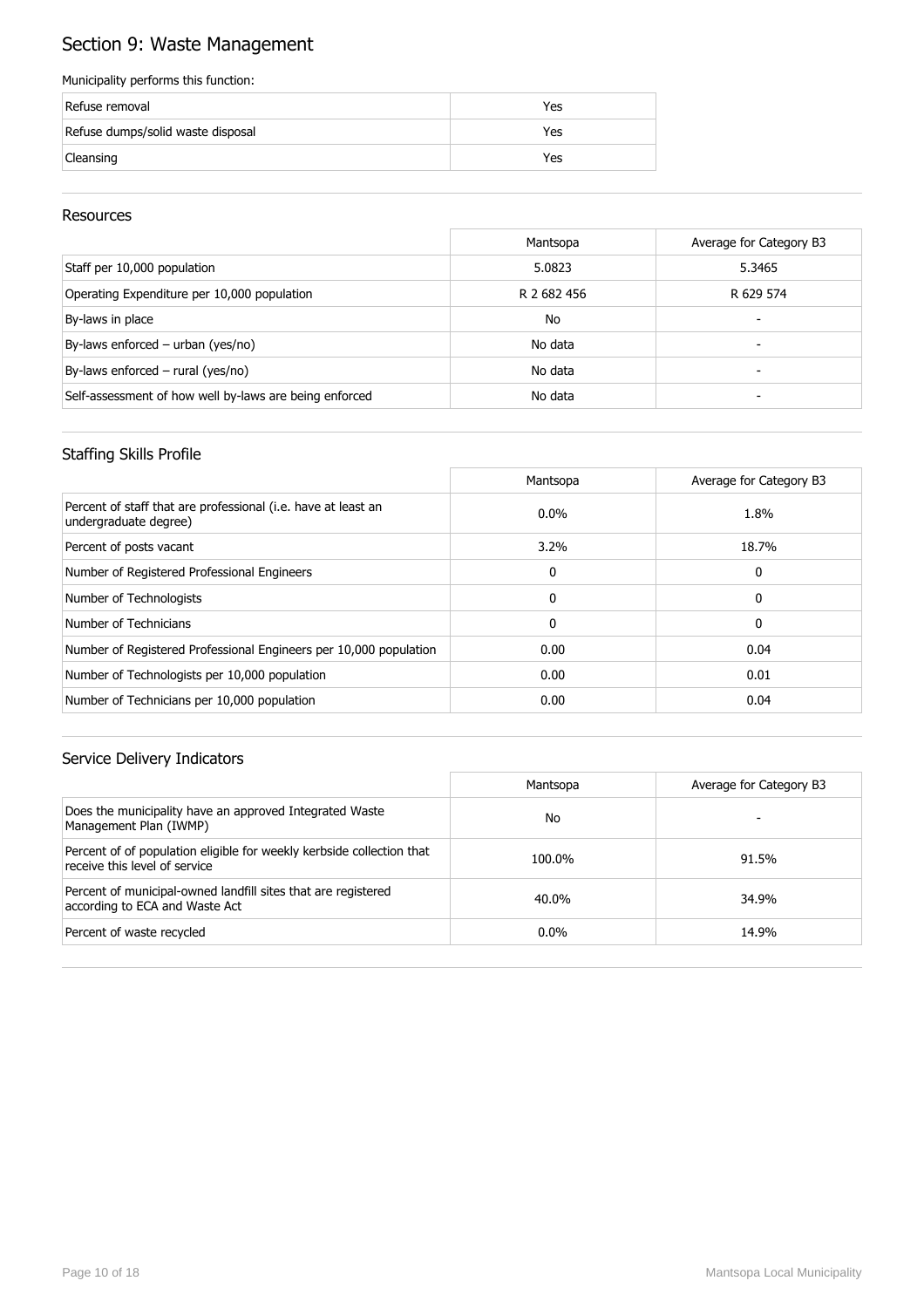# Section 10: Roads and Stormwater Systems

#### Municipality performs this function:

| Municipal roads                        | Yes |
|----------------------------------------|-----|
| Stormwater systems in built-up areas   | Yes |
| Performs the 'District' roads function | Yes |

#### Resources

|                                             | Mantsopa    | Average for Category B3 |
|---------------------------------------------|-------------|-------------------------|
| Staff per 10,000 population                 | 8.1317      | 4.0944                  |
| Operating Expenditure per 10,000 population | R 1 329 369 | R 745 870               |

## Staffing Skills Profile

|                                                                                        | Mantsopa     | Average for Category B3 |
|----------------------------------------------------------------------------------------|--------------|-------------------------|
| Percent of staff that are professional (i.e. have at least an<br>undergraduate degree) | $0.0\%$      | 2.4%                    |
| Percent of posts vacant                                                                | 7.7%         | 21.7%                   |
| Number of Registered Professional Engineers                                            | $\mathbf{0}$ | 0                       |
| Number of Technologists                                                                | $\mathbf{0}$ | 0                       |
| Number of Technicians                                                                  | $\mathbf{0}$ |                         |
| Number of Registered Planners                                                          | $\mathbf{0}$ | 0                       |
| Number of Registered Professional Engineers per 10,000 population                      | 0.00         | 0.03                    |
| Number of Technologists per 10,000 population                                          | 0.00         | 0.03                    |
| Number of Technicians per 10,000 population                                            | 0.00         | 0.07                    |
| Number of Registered Planners per 10,000 population                                    | 0.00         | 0.00                    |

|                                                   | Mantsopa | Average for Category B3 |
|---------------------------------------------------|----------|-------------------------|
| Roads conditions for paved roads monitored        | Yes      |                         |
| Percent of paved roads that are very good or good | No data  | 28.1%                   |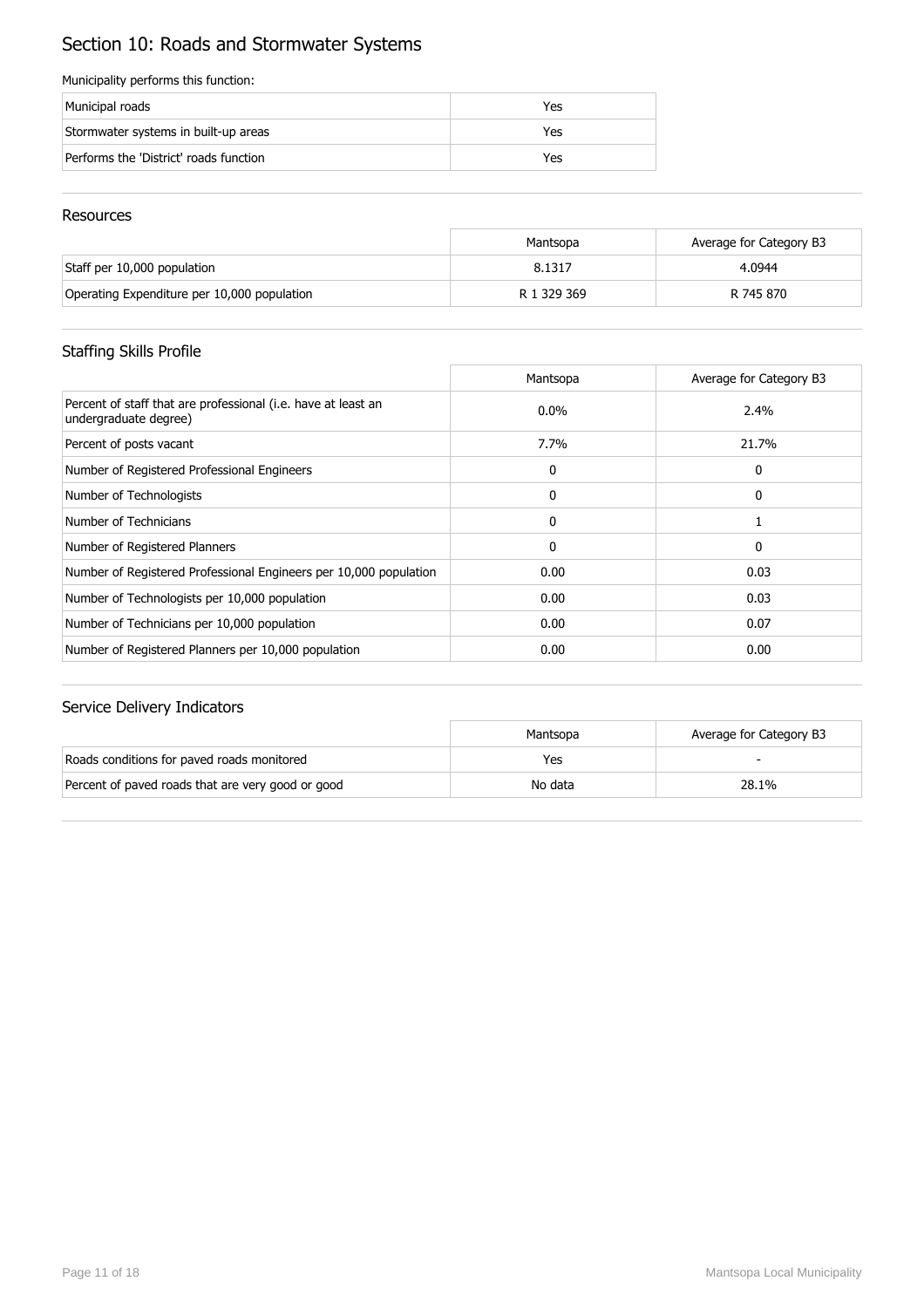# Section 11: Community and Social Services

| Municipality performs this function:        | Regulation & facilitation | Service provision |
|---------------------------------------------|---------------------------|-------------------|
| Beaches and amusement facilities            | No                        | No                |
| Local amenities                             | Yes                       | Yes               |
| Local sports facilities                     | Yes                       | Yes               |
| Municipal parks and recreation              | Yes                       | Yes               |
| Public places                               | Yes                       | Yes               |
| Child care facilities                       | No                        | No                |
| Cemeteries, funeral parlours and crematoria | Yes                       | Yes               |
| Libraries                                   | Yes                       | Yes               |
| <b>Museums</b>                              | No                        | No                |

### Resources

|                                             | Mantsopa    | Average for Category B3 |
|---------------------------------------------|-------------|-------------------------|
| Staff per 10,000 population                 | 2.7106      | 4.2037                  |
| Operating Expenditure per 10,000 population | R 1 482 856 | R 657 658               |

# Staffing Skills Profile

|                                                                                        | Mantsopa | Average for Category B3 |
|----------------------------------------------------------------------------------------|----------|-------------------------|
| Percent of staff that are professional (i.e. have at least an<br>undergraduate degree) | $0.0\%$  | 6.2%                    |
| Percent of posts vacant                                                                | $0.0\%$  | 20.4%                   |

|                                                   | Mantsopa | Average for Category B3 |
|---------------------------------------------------|----------|-------------------------|
| Number of sports facilities per 10,000 population | 2.54     | 1.43                    |
| Total area of all public space                    | 0 km2    | 11 154 km2              |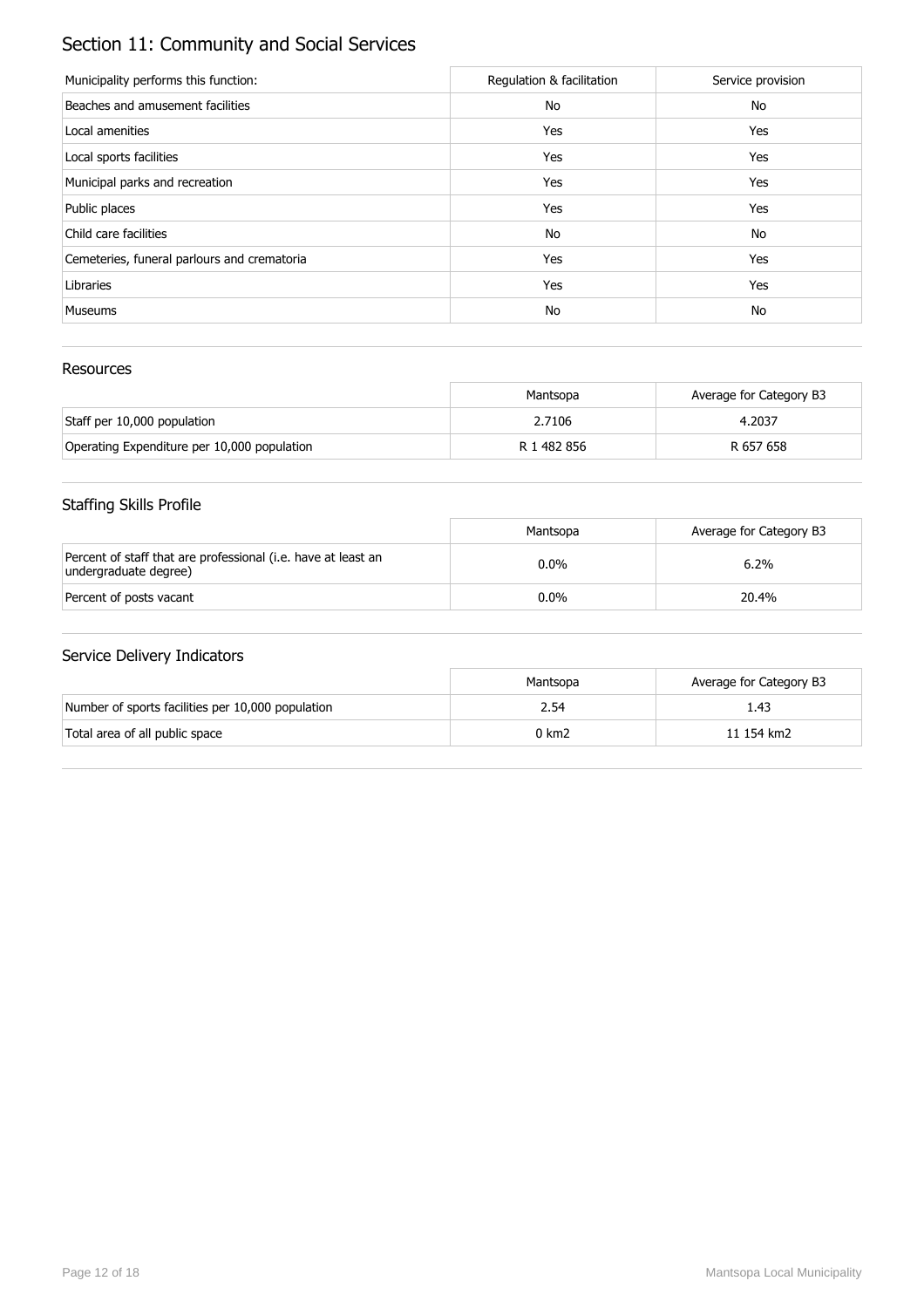# Section 12: Planning and Development

#### Municipality performs this function:

| Municipal planning                            | Yes |
|-----------------------------------------------|-----|
| Building regulations                          | Yes |
| Land-use management                           | Yes |
| Property development (non-municipal property) | Yes |

#### **Resources**

|                                             | Mantsopa | Average for Category B3 |
|---------------------------------------------|----------|-------------------------|
| Staff per 10,000 population                 | 1.0165   | 0.5486                  |
| Operating Expenditure per 10,000 population | R 0      | R 72 739                |

## Staffing Skills Profile

|                                                                                        | Mantsopa | Average for Category B3 |
|----------------------------------------------------------------------------------------|----------|-------------------------|
| Percent of staff that are professional (i.e. have at least an<br>undergraduate degree) | $0.0\%$  | 39.0%                   |
| Percent of posts vacant                                                                | 25.0%    | 29.0%                   |
| Number of Registered Planners                                                          | 0        | 0                       |
| Number of Building Inspectors                                                          |          |                         |
| Number of Registered Planners per 10,000 population                                    | 0.00     | 0.05                    |
| Number of Building Inspectors per 10,000 population                                    | 0.17     | 0.14                    |

|                                                              | Mantsopa | Average for Category B3  |
|--------------------------------------------------------------|----------|--------------------------|
| Percent of building plans submitted that were approved in FY | 100.0%   | 92.6%                    |
| Average time taken to approve building plans (days)          |          | 23                       |
| Approved IDP in place                                        | Yes      | $\overline{\phantom{0}}$ |
| Approved SDF in place                                        | Yes      | -                        |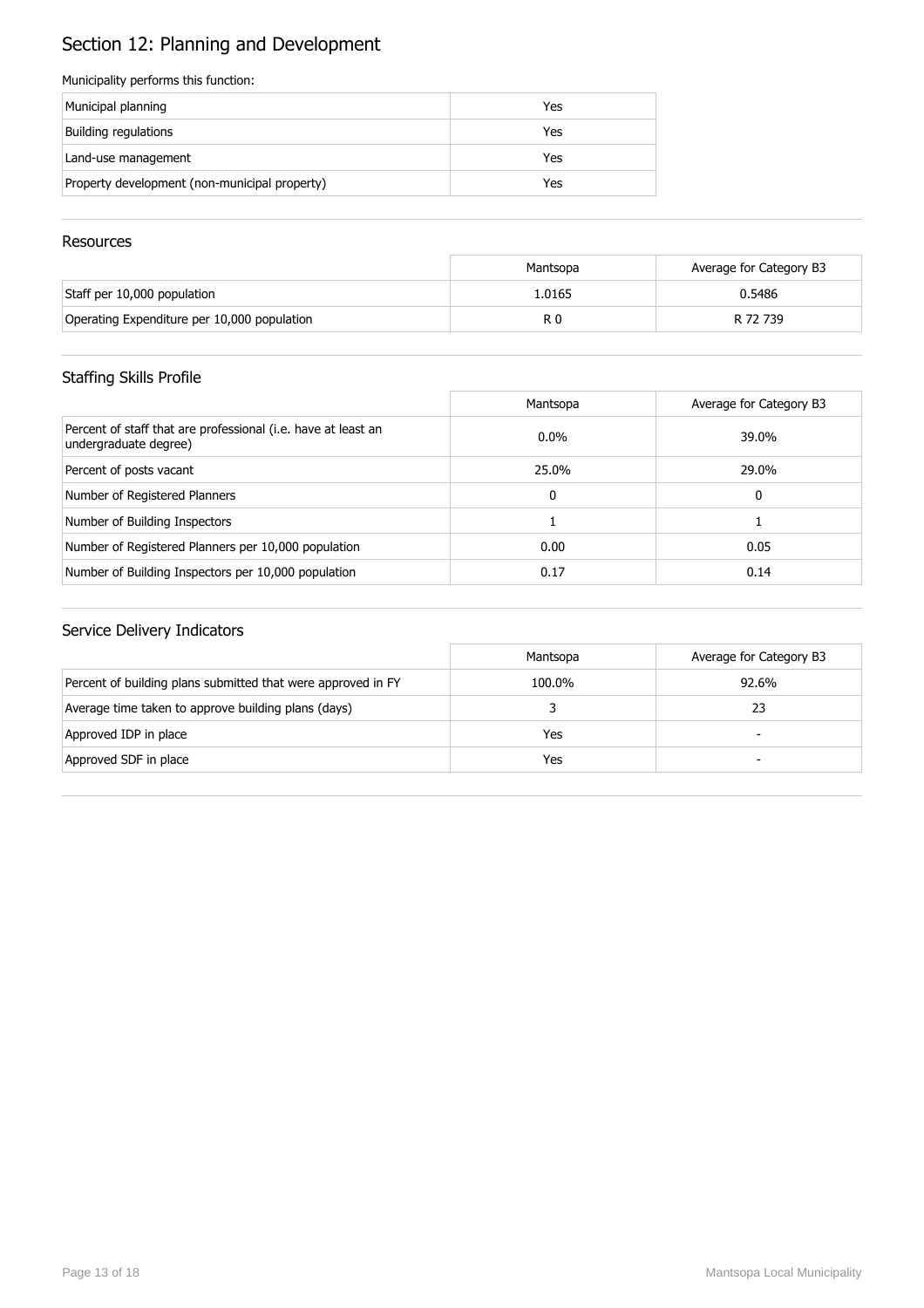# Section 13: Emergency Services

#### Municipality performs this function:

| Fire fighting       | Yes |
|---------------------|-----|
| Rescue services     | Yes |
| Disaster management | Yes |
| Ambulance services  | No  |

#### **Resources**

|                                             | Mantsopa  | Average for Category B3 |
|---------------------------------------------|-----------|-------------------------|
| Staff per 10,000 population                 | 0.3388    | 0.9027                  |
| Operating Expenditure per 10,000 population | R 220 743 | R 108 194               |

## Staffing Skills Profile

|                                                                                        | Mantsopa       | Average for Category B3 |
|----------------------------------------------------------------------------------------|----------------|-------------------------|
| Percent of staff that are professional (i.e. have at least an<br>undergraduate degree) | $0.0\%$        | 8.3%                    |
| Percent of posts vacant                                                                | $0.0\%$        | 35.1%                   |
| Number of firefighters                                                                 | 2              | 6                       |
| Number of fire trucks and specialised emergency vehicles                               | 2              |                         |
| Number of fire stations                                                                |                |                         |
| Number of ambulances                                                                   | Not applicable |                         |
| Number of firefighters per 10,000 population                                           | 0.34           | 0.47                    |
| Number of fire trucks and specialised emergency vehicles per 10,000<br>population      | 0.34           | 0.21                    |
| Number of fire stations per 10,000 population                                          | 0.17           | 0.08                    |
| Number of ambulances per 10,000 population                                             | Not applicable |                         |

|                                                             | Mantsopa | Average for Category B3 |
|-------------------------------------------------------------|----------|-------------------------|
| Percent of fire service calls responded to within 7 minutes | 0.0%     | 50.7%                   |
| Approved Disaster Management Plan                           | Yes      |                         |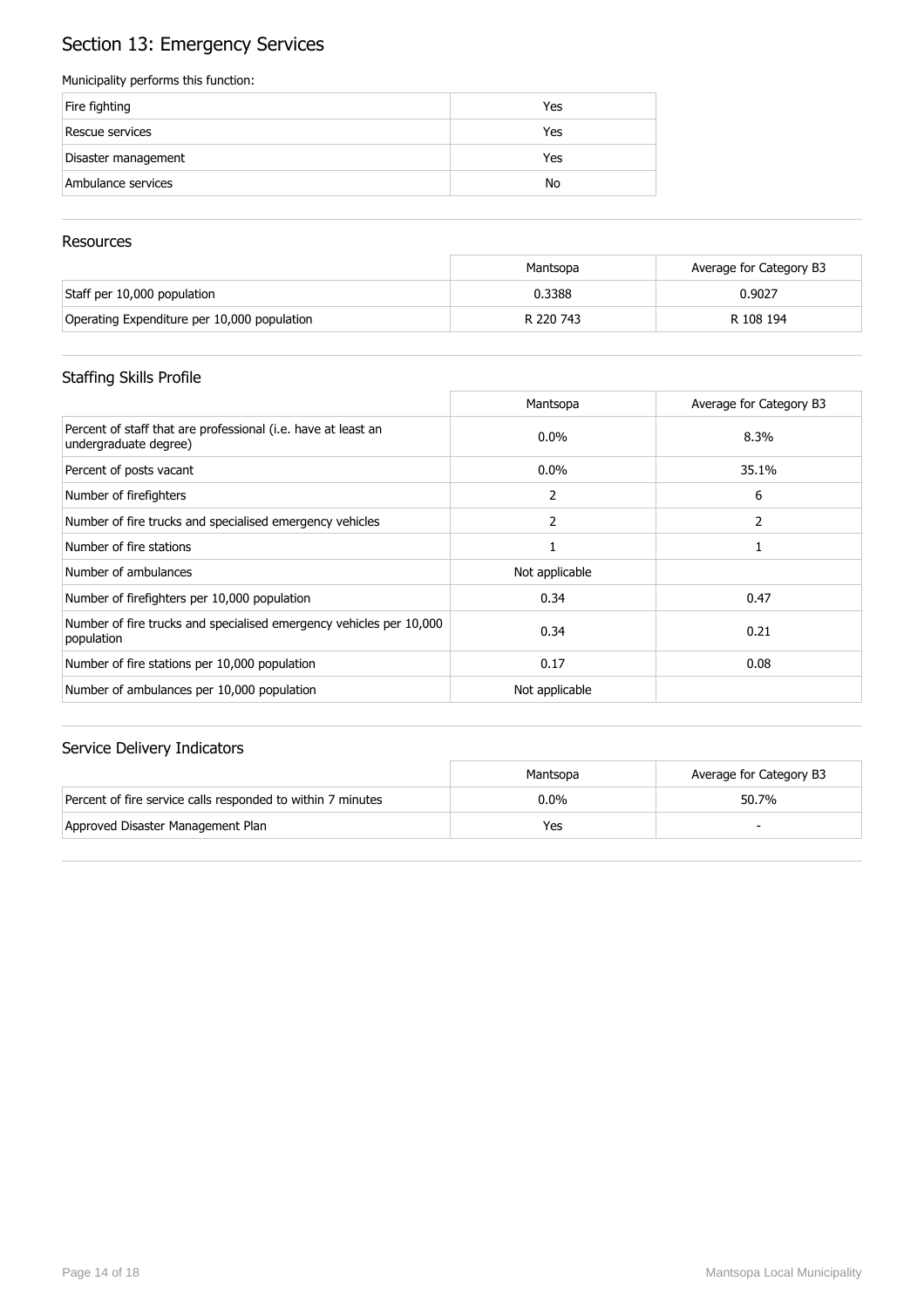# Section 14: Municipal Health

| Municipality performs this function:                               | Regulation & facilitation | Service provision |
|--------------------------------------------------------------------|---------------------------|-------------------|
| Municipal health                                                   | Yes                       | Yes               |
| Licensing and control of undertakings that sell food to the public | Yes                       | Yes               |
| Noise pollution                                                    | Yes                       | Yes               |
| Pounds                                                             | No                        | No                |
| Accommodation, care and burial of animals                          | No                        | No                |
| Licensing of dogs                                                  | Yes                       | Yes               |

## Resources

|                                             | Mantsopa  | Average for Category B3 |
|---------------------------------------------|-----------|-------------------------|
| Staff per 10,000 population                 | 0.3388    | 0.3077                  |
| Operating Expenditure per 10,000 population | R 298 164 | R 7 879                 |

## Staffing Skills Profile

|                         | Mantsopa | Average for Category B3 |
|-------------------------|----------|-------------------------|
| Percent of posts vacant | 100.0%   | 24.7%                   |

|                                                                                   | Mantsopa | Average for Category B3 |
|-----------------------------------------------------------------------------------|----------|-------------------------|
| Percent of licensed food handling facilities that were inspected during<br>the FY | Error    | 157.4%                  |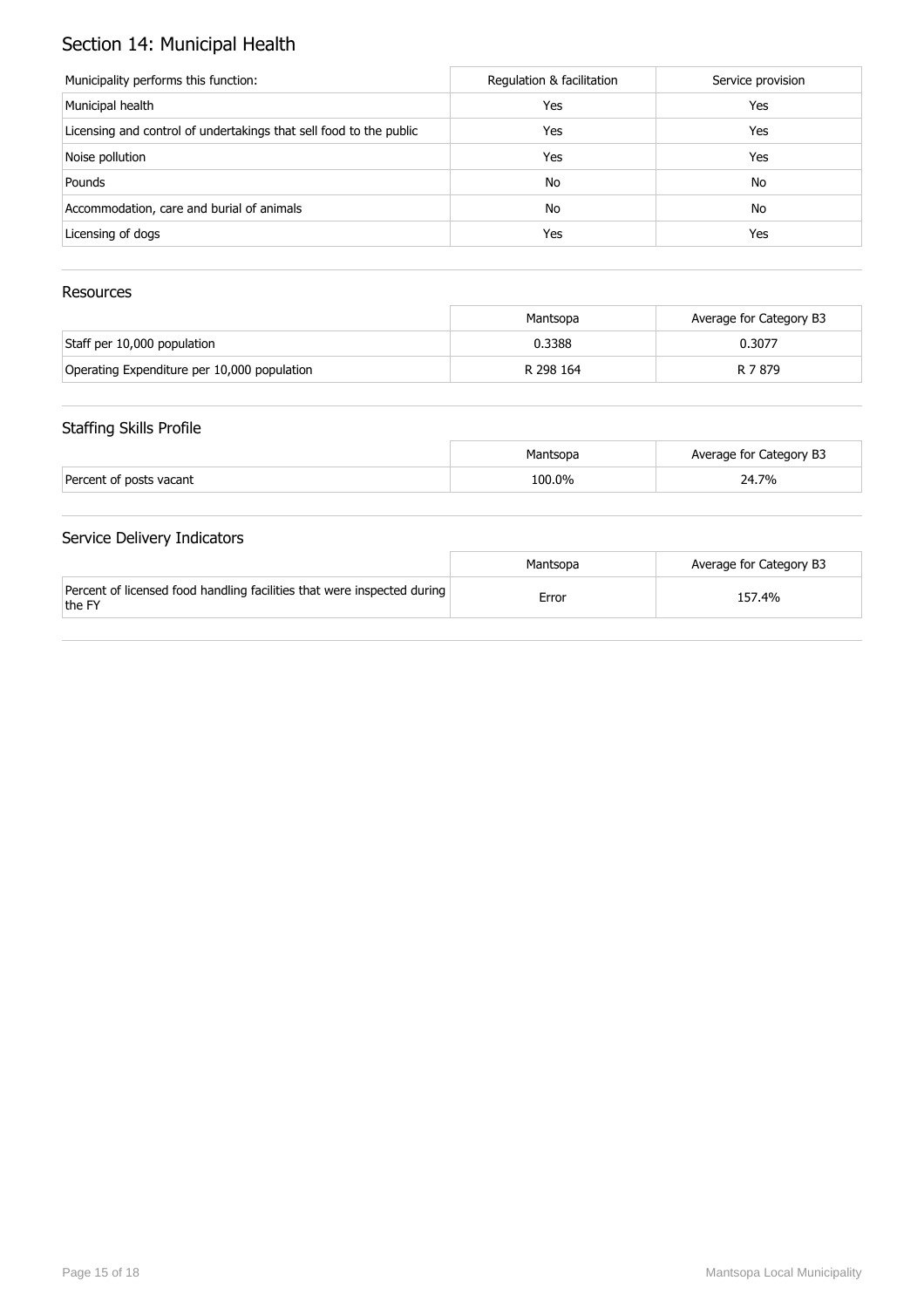# Section 17: Economic Development

| Municipality performs this function:                          | Regulation & facilitation | Service provision |
|---------------------------------------------------------------|---------------------------|-------------------|
| Local tourism                                                 | Yes                       | Yes               |
| Markets                                                       | No                        | No                |
| Abattoirs                                                     | No                        | No                |
| Trading regulations                                           | Yes                       | Yes               |
| Street trading                                                | Yes                       | Yes               |
| Billboards and the display of advertisements in public places | Yes                       | Yes               |
| Fences and fences                                             | Yes                       | Yes               |
| Control of undertakings that sell liquor to the public        | Yes                       | Yes               |
| Local economic development                                    | Yes                       | Yes               |

### Resources

|                                             | Mantsopa  | Average for Category B3 |
|---------------------------------------------|-----------|-------------------------|
| Staff per 10,000 population                 | 0.5082    | 0.6510                  |
| Operating Expenditure per 10,000 population | R 456 394 | R 324 123               |

# Staffing Skills Profile

|                                                                                        | Mantsopa | Average for Category B3 |
|----------------------------------------------------------------------------------------|----------|-------------------------|
| Percent of staff that are professional (i.e. have at least an<br>undergraduate degree) | $0.0\%$  | 17.0%                   |
| Percent of posts vacant                                                                | $0.0\%$  | 25.7%                   |

|                                           | Mantsopa | Average for Category B3 |
|-------------------------------------------|----------|-------------------------|
| By-laws in place                          | No       |                         |
| Self-assessment of enforcement of by-laws | No data  |                         |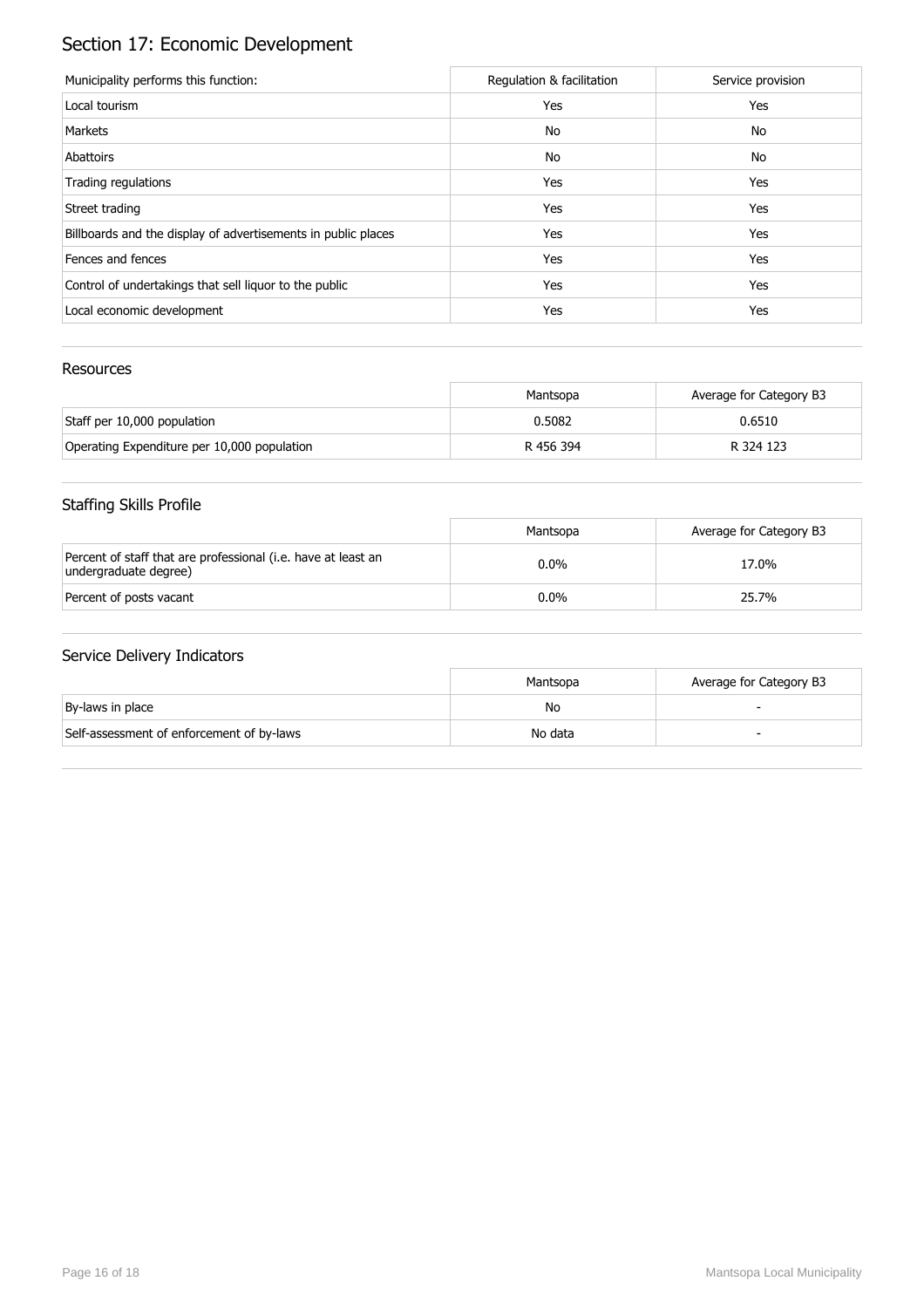# Section 18: Housing

#### Municipality performs this function:

| Housing facilitation (managing developers, housing lists etc) | Yes |
|---------------------------------------------------------------|-----|
| Acting as developer of housing projects                       | No  |
| Landlord (owning and managing housing stock)                  | Yes |

### Resources

|                                             | Mantsopa  | Average for Category B3 |
|---------------------------------------------|-----------|-------------------------|
| Staff per 10,000 population                 | 1.0165    | 0.4235                  |
| Operating Expenditure per 10,000 population | R 192 790 | R 208 141               |

# Staffing Skills Profile

|                                                                                        | Mantsopa | Average for Category B3 |
|----------------------------------------------------------------------------------------|----------|-------------------------|
| Percent of staff that are professional (i.e. have at least an<br>undergraduate degree) | $0.0\%$  | 23.0%                   |
| Percent of posts vacant                                                                | 33.3%    | 34.2%                   |

|                                                                                                                 | Mantsopa | Average for Category B3 |
|-----------------------------------------------------------------------------------------------------------------|----------|-------------------------|
| Approved housing plan in place                                                                                  | Yes      |                         |
| Estimated servicing backlog (percent of people who do not have<br>access to a formal serviced site              | $0.0\%$  | 33.5%                   |
| Estimated housing top-structure backlog (percent of people who do<br>not have access to a formal top structure) | 20.0%    | 30.0%                   |
| Number of serviced sites handed over to low income beneficiaries in<br>FY                                       | 422      | 626                     |
| Number of top structure handed over to low income beneficiaries in<br>FY                                        | 300      | 567                     |